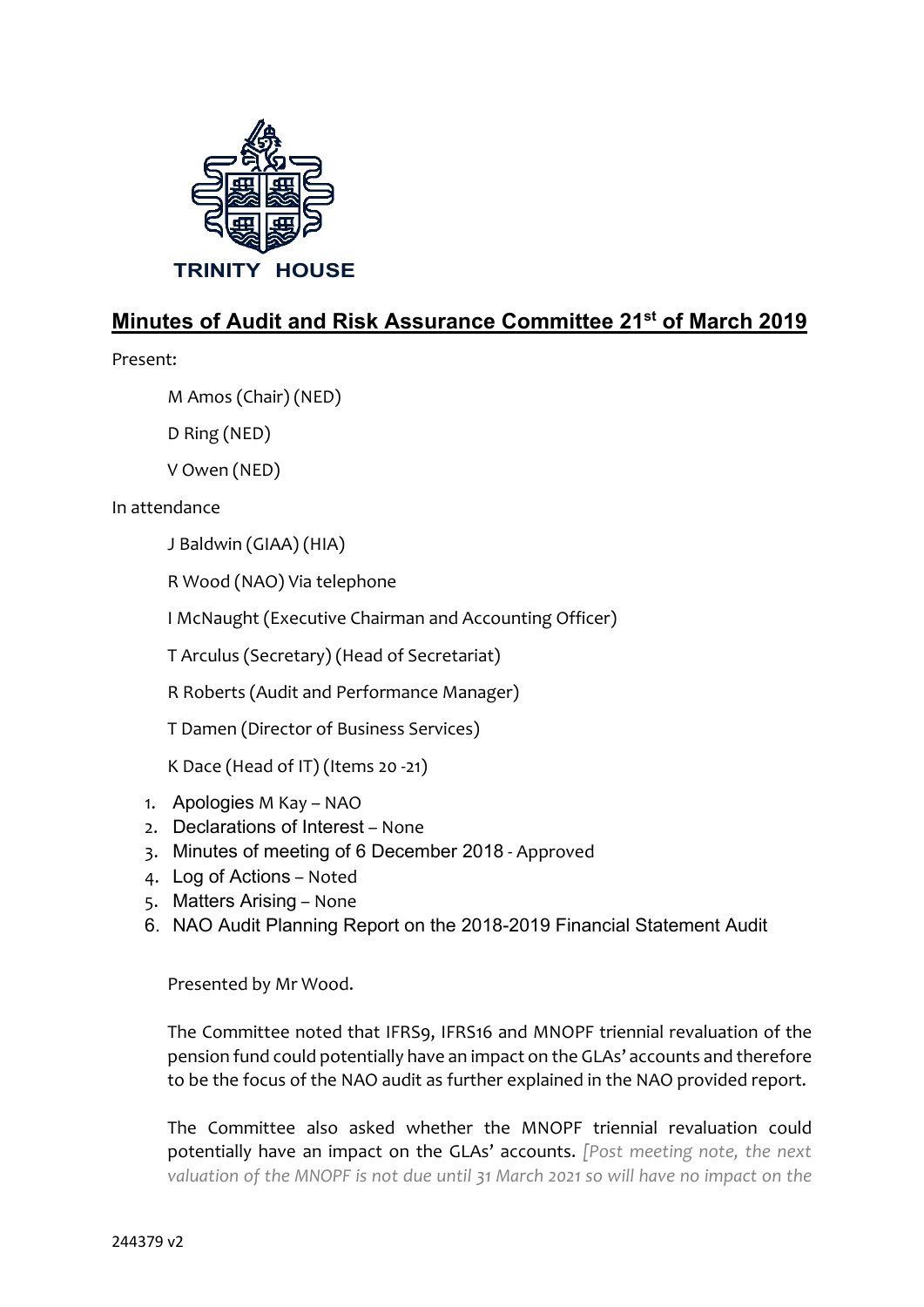*2018-2019 accounts. The 31 March 2018 valuation was published March 2019 and reported no further funding calls required.]*

The Committee agreed that the GLF Accountant and TH Finance would be invited to provide the ARAC with a briefing on IFRS 16.

# **Action Mr Damen – arrange for TH Finance and GLF Accountant to attend next meeting of ARAC on 4 July to provide a briefing on IFRS 16.**

*[Post meeting note: Lighthouse Board requested the IFRS 16 briefing to be given to all Board Members.]*

Furthermore, a discussion followed on the 2019-2020 external NAO audit approach for the GLF accounts and the accounts of individual GLAs. The Committee agreed that:

- The decision could not be made in isolation by DfT and NAO without appropriate consultation with the TH Accounting Officer and this Committee.
- They would prefer an efficient external audit whereby only one firm of external auditors would be engaged to sign-off the GLF and the individual GLAs' accounts.
- TH would use a pragmatic approach to the timetable and audit fees to ensure the desired outcome.

The Committee discussed the timing of the audit in the context of EU Exit and the surrounding uncertainties. NAO acknowledged how uncertain the political situation is at present and said that this would have to be acknowledged by the auditors.

7. GDPR Compliance Internal Audit Report (GIAA)

Mr Baldwin presented the audit report. A 'moderate' rating has been awarded. The issues raised were points of detail only and not major concerns.

8. Core Financial and Commercial Controls Internal Audit Report (GIAA)

Presented by Mr Baldwin. A 'substantial' rating had been awarded.

GIAA noted the strength of the team at Trinity House.

9. Review of Counter Fraud Measures Report (GIAA)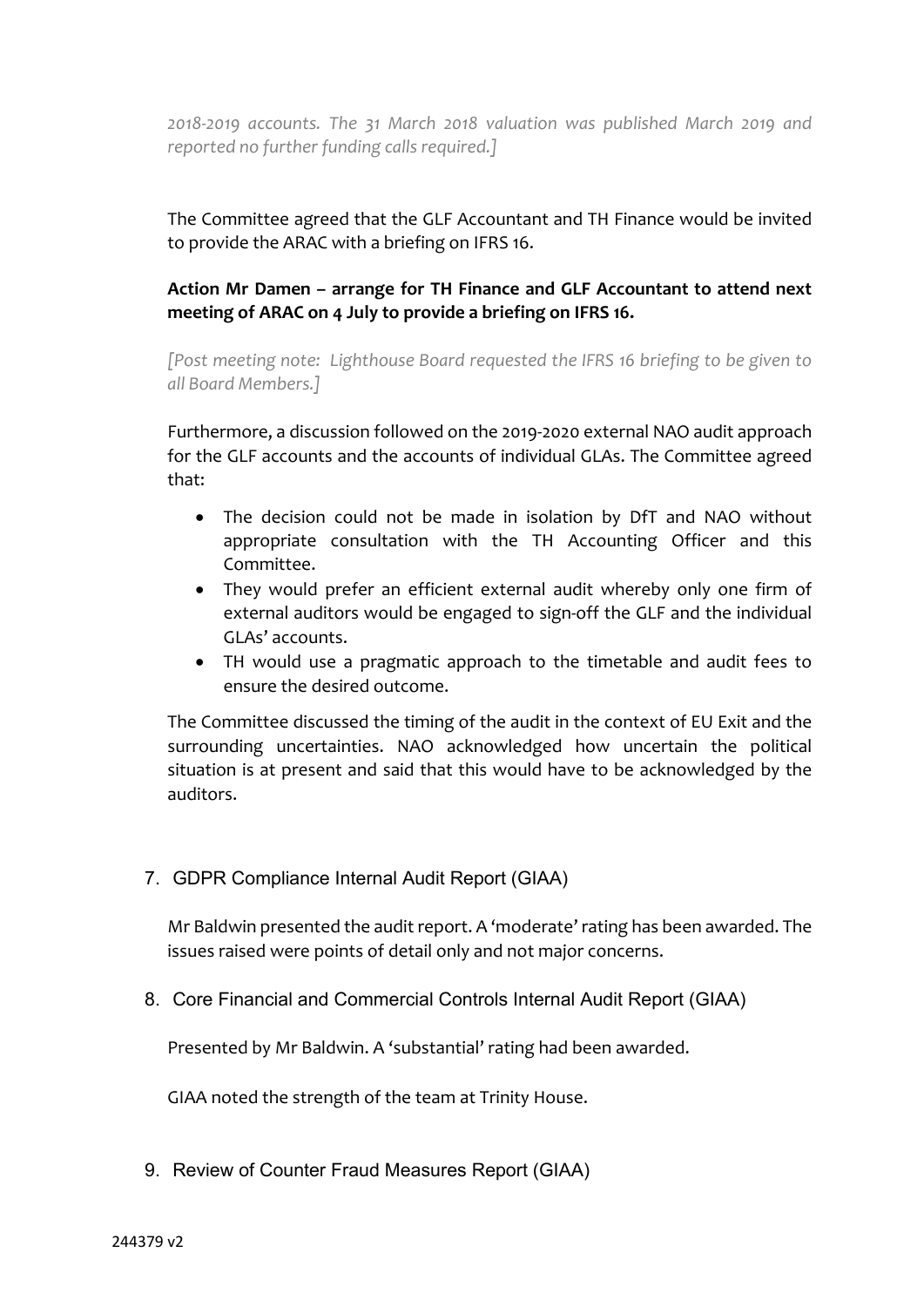Mr Baldwin presented the report and spoke about the strength of the report and the positive findings.

The Committee noted that the Cabinet Office Functional Standards for Counter Fraud, Bribery and Corruption would become compulsory in September 2019. However, Mr Damen noted that these standards were for all organisations that spend over £100m. Trinity House does not fall within that threshold. Therefore, the ARAC members agreed that Trinity House could act in the spirit of the Standards; applying a proportionate response where considered appropriate.

The ten recommendations raised have been allocated to the relevant managers to review. Recommendations specific to the Whistleblowing process have been assigned to the Head of HR.

10.Draft Governance Statement.

Presented by Mrs Roberts. Key changes include a statement on the corporate governance reforms of the Lighthouse board, retirement and appointment of nonexecutive board members and conclusion of the Fleet Review.

**Action Mrs Roberts - in the 'board effectiveness' section explain that these items will be resolved by the time of publication.**

11.Progress Report on the Integrated Internal Audit Plan 2018/19

Presented by Mrs Roberts.

Progress against the 2018/2019 Integrated Audit Plan since the December 2018 Audit and Risk Assurance Committee meeting was noted as follows:

# Quarter 3 (October to December)

- Control of Non-Conforming Product (TH) complete;
- Environmental Planning (TH) complete;
- Safe Work Instruction 1.240 & Safe Code of Practice 2.110 Work at Height (TH) complete;
- Wreck / Casualty / Incident Response (TH) complete;
- General Data Protection Regulations Compliance (GDPR) (GIAA) complete
- Counter Fraud Consultancy (GIAA) complete; and
- Core Financial and Commercial Controls (GIAA) complete.

# Quarter 4 (January to March)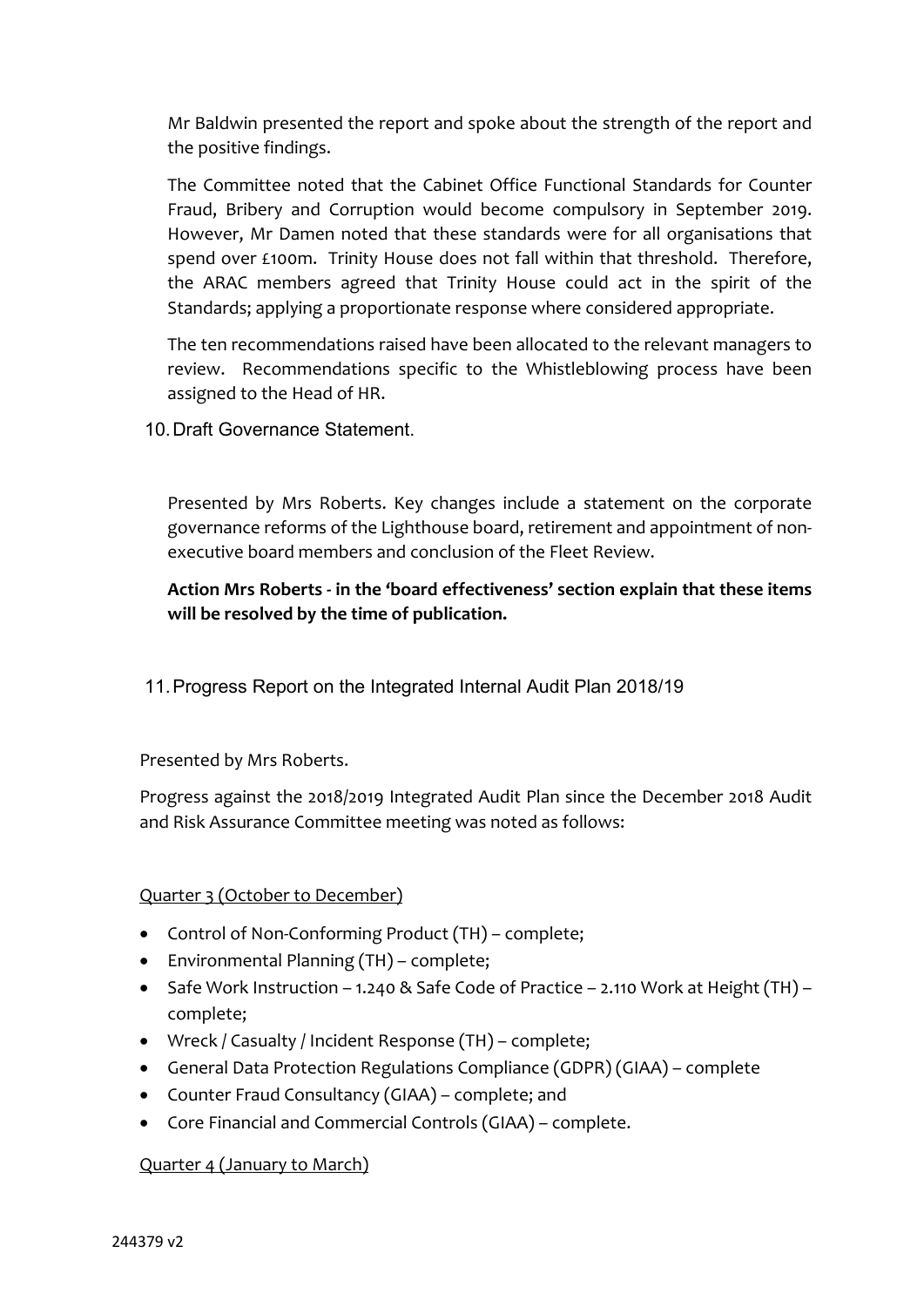- OP.57 Shipboard Management System THV Alert (TH) complete;
- ISM Code Safety Audit Ashore (TH) complete;
- Fair Safety Culture (TH) fieldwork complete;
- IALA World Wide Academy (TH) draft report issued; and
- Cyber Security (GIAA) draft report issued.

The ISO 9001 / ISO 14001 and OHSAS 18001 six monthly surveillance audit took place on 25 February to 28 February 2019 in London and at Harwich. A gap analysis against the Trinity House Management System and the requirements of the new ISO 45001 Occupational Health & Safety Management Standard followed the audit on 01 March 2019.

The NAO interim audit work took place during the week commencing 18 March 2019.

Report noted.

## 12.Report on the Draft Integrated Internal Audit Plan 2019/20

Presented by Mrs Roberts.

Following feedback from the internal audit planning workshop, a reduction in audit days for both GIAA and Trinity House resourced audits has successfully been achieved.

The plan was agreed by the Executive Committee on 20 March.

The plan will involve 40 days' work from the GIAA +10 days contingency at £470 per day.

The ARAC noted the report (including the heat map) and approved the 2019/20 Integrated Internal Audit Plan.

13.Report on the Current Status of the Corporate and Organisational Risk **Registers** 

The Secretary presented this report on the corporate (CRR) and organisational risk registers (ORR), drawing the Committee's attention to the key changes to the CRR since the previous review in December 2018. The Committee reviewed the CRR.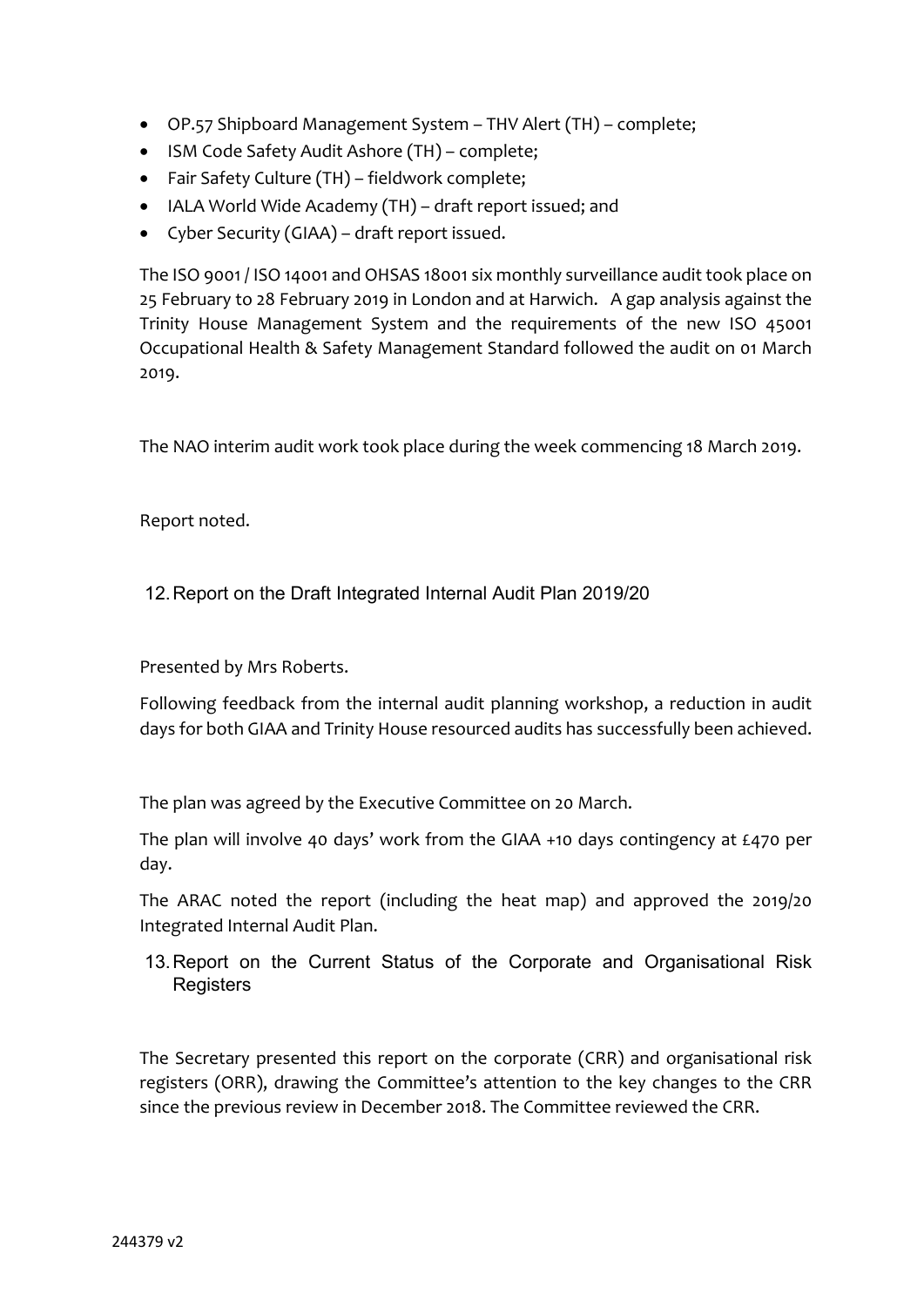A discussion followed about the standardisation of risk scoring across departmental risk registers. **Action Risk Manager to meet with risk register owners to discuss treatment and scoring of risks.**

The Committee noted the value of the risk management workshop which took place in the Autumn of 2018 and requested another to be held in 2019. **Action Risk Manager to arrange Risk Management Workshop 2019**

Report noted and agreed for submission of the CRR to the Lighthouse Board.

# 14.Report on Outstanding Audit Recommendations

Presented by Mrs Roberts

The status log in respect of the GIAA internal audit reports / management letters considered by the ARAC currently covers the audits of:

- Internal Communications
- Tri-GLA Research and Radionavigation
- Public Relations
- Cyber Security
- Light Dues
- GDPR Compliance
- Core Financial and Commercial Controls Counter Fraud Consultancy (noting that Trinity House is below the £100m threshold)

### Report noted

The Committee also discussed the forthcoming tender for ISO certification external audit services. The Committee gave serious consideration to the enquiry from the Northern Lighthouse Board about whether they could be included in the forthcoming tender. For a number of reasons the Committee decided that regrettably this would not be feasible on this occasion.

**Action Mrs Roberts to reply to NLB's enquiry and to communicate to the TH Procurement department the Committee's instruction to proceed the invitation to tender.**

15.Memorandum of Understanding between GIAA and TH for the Provision of Internal Audit Services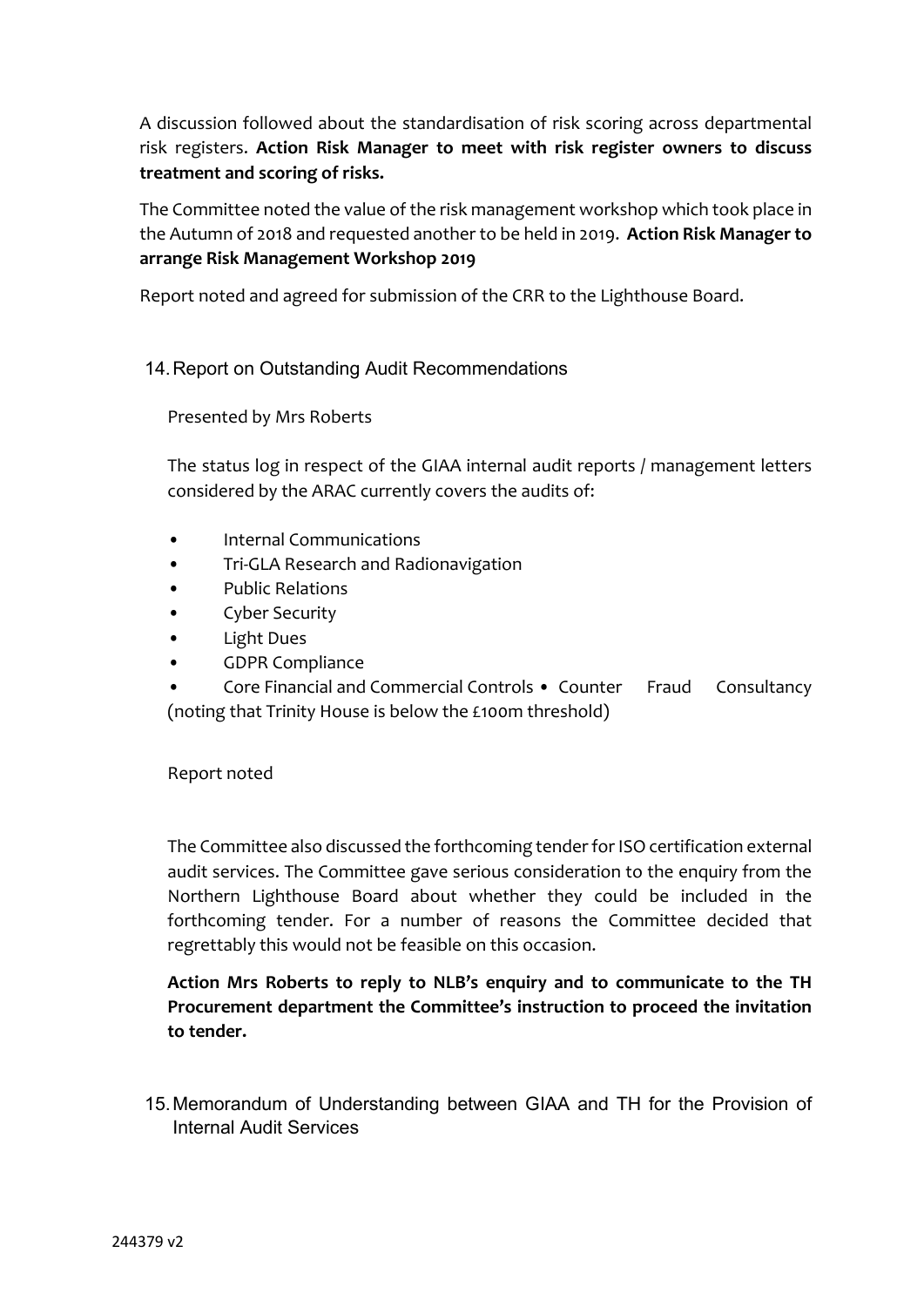The Committee noted the positive relationship between the two organisations and the good cooperation which is happening.

MoU approved.

#### 16.Internal Audit Charter

Noted and signed by ARAC Chair, HIA, and Accounting Officer.

### 17.Draft Management Assurance Return (MAR)

Presented by Mrs Roberts. The Executive Committee had reviewed the MAR yesterday and endorsed it.

The ARAC approved the MAR for submission to the DfT.

The MAR was signed by the Accounting Officer.

#### 18.Whistleblowing Return

Nil return reported.

### 19.Fraud and Bribery Response Plan

Presented by Mr Damen.

Approved.

### 20.IT Security and Compliance Dashboard

Mr Dace, joined the meeting.

ALDIS is being brought in house and some performance metrics will be added to the dashboard to reflect this.

The Committee discussed the volatility between months on the Dashboard and the possible reasons for this.

A discussion followed about the difficulties of server backups.

### 21.Cyber Security Audit Actions

Presented by Mr Dace.